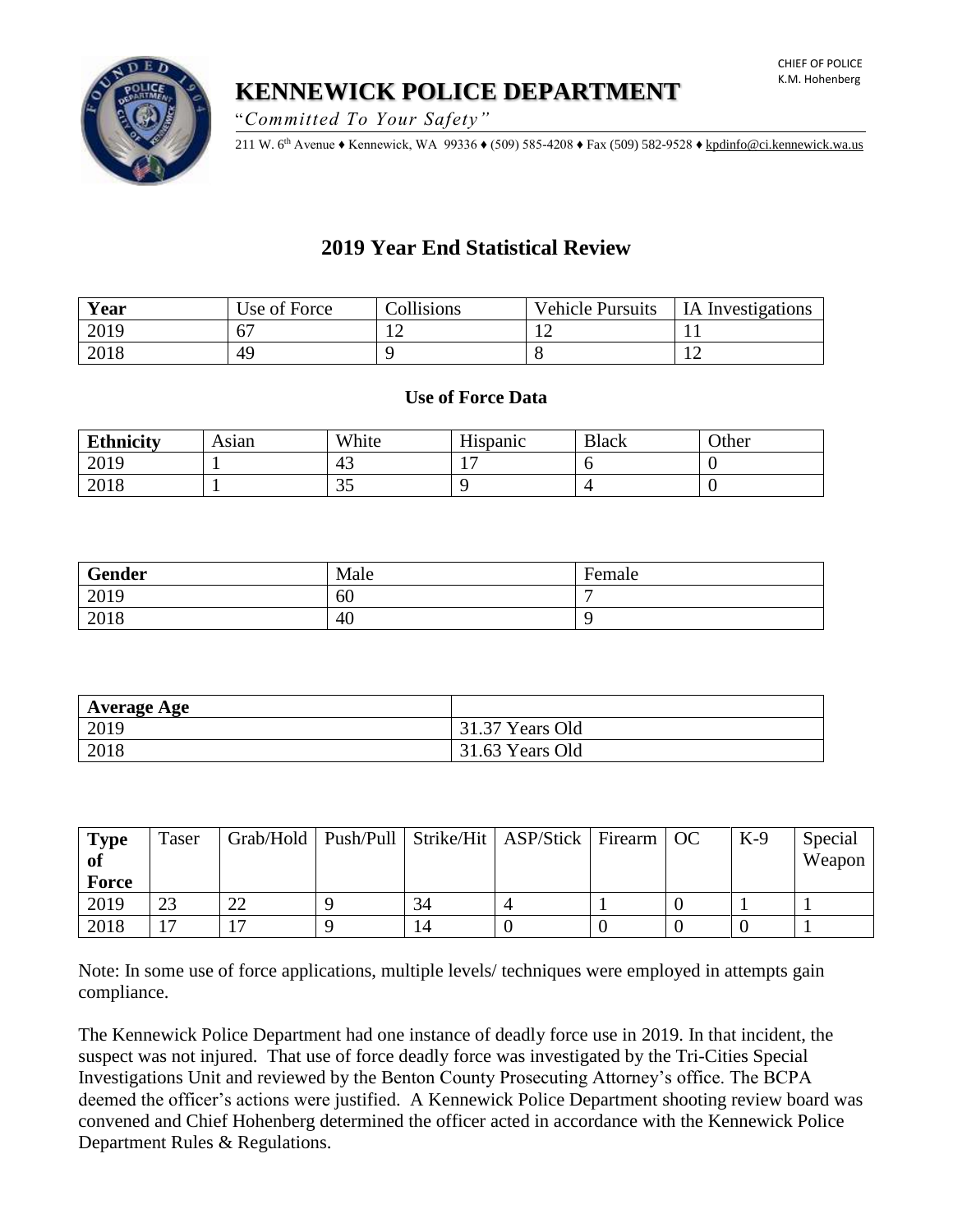Use of force showed an increase of 37% between 2018 and 2019. In reviewing use of force incidents, strike/hit was the most used type of force at 51%. Taser applications were the second most used type of force at 34%. It should be noted the use of strike/hit force more than doubled from 2018 to 2019. The use of special weapons remained constant and K-9 increased 100%. The use of ASP/Stick increased 400%. The percentage increases appear significant but the statistics represent such a small number of instances that a change of one or two can appear significant but isn't if all factors are considered.

# **Vehicle Collision Data**

| <b>Review Board Findings</b> | Preventable | Non-Preventable |
|------------------------------|-------------|-----------------|
| 2019 - 12 Vehicle Collisions |             |                 |
| 2018 - 8 Vehicle Collisions  |             |                 |

Vehicle collisions increased by 50% between 2018 and 2019. Further, the number of preventable collisions increased by 30% and non-preventable increased by 50%.

## **Vehicle Pursuit Data**

|                                                                                        | <b>Within Policy</b> | Collision Involved |
|----------------------------------------------------------------------------------------|----------------------|--------------------|
| $\frac{12019 - 12 \text{ Vehicle Pursuits(s)}}{2019 - 12 \text{ Vehicle Pursuits(s)}}$ | $10$ Yes $/2$ No     |                    |
| $2018 - 8$ Vehicle Pursuit(s)                                                          | $7$ Yes $/1$ No      |                    |

Vehicle pursuits increased by 50% between 2018 and 2019. In 2019, 83% of vehicle pursuits were within policy while 87.5% were within policy in 2018. The number of vehicle collisions resulting from vehicle pursuits increased 50%.

## **IA Investigations/ Reviews Data**

| Year       | Sustained | <b>Not Sustained</b> | Exonerated | Unfounded | <b>Policy Failure</b> |
|------------|-----------|----------------------|------------|-----------|-----------------------|
| $2019 -$   |           |                      |            |           |                       |
| $2018 - 8$ |           |                      |            |           |                       |

Note: Some IA investigations/reviews had multiple findings.

In 2019, IA investigations/reviews increased by 37.5% from eight to 11.

## **General Activity**

- 79 pre-employment background investigations.
	- o Seven commissioned police officers hired.
	- o Two cadet officers hired.
	- o One police support specialist hired.

#### **Bias Based Policing**

There were no biased policing allegations reported to the Kennewick Police Department during 2019.

#### Enforcement contacts by demographics:

In 2019, the Kennewick Police Department contacted and took enforcement action on 10,119 citizens for both traffic and non-traffic related incidents. The number of contacts represents both dispatch calls for